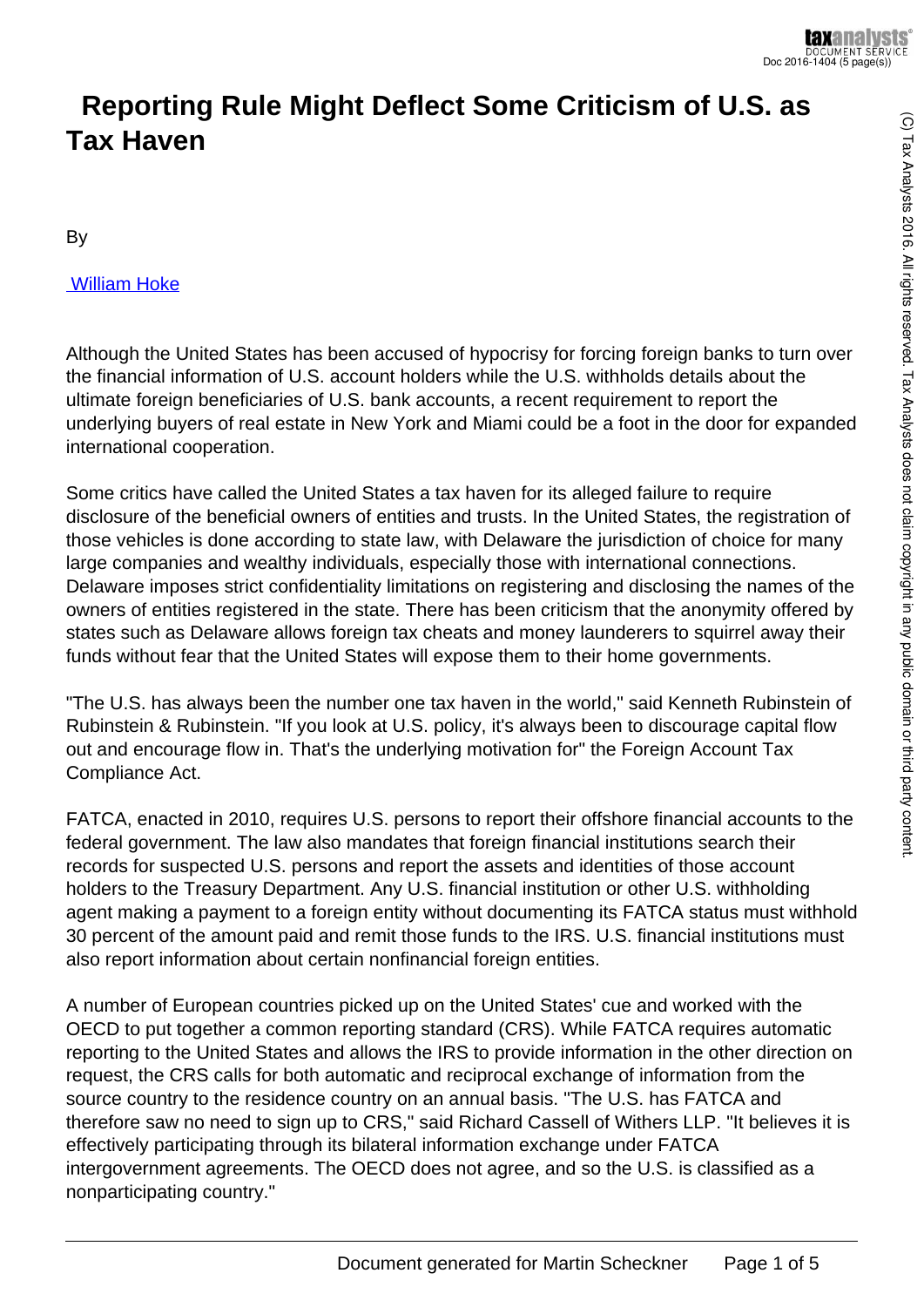Cassell said classification as a nonparticipating country will likely lead to more intrusive investigations by an entity, such as a brokerage, in a CRS jurisdiction to determine the beneficial ownership and "controlling persons" of a client that is a U.S. trust.

Cassell challenged the claim that the United States doesn't have information to share about the foreign owners of U.S. entities. He pointed to a requirement that entities that are treated as partnerships under the Internal Revenue Code must provide the IRS with information about their owners. U.S. corporations paying dividends must also report details about their shareholders, he said. "The IRS has been active in exchanging information, particularly with EU countries, through intergovernment agreements," Cassell said. "But it isn't clear exactly what information is being exchanged."

J. Richard Harvey of Villanova University said that by implementing FATCA, the United States paved the way for more international reporting of financial assets, such as through the CRS. "Thus, it is somewhat ironic and disappointing that the U.S. has failed to fully participate in CRS," Harvey said. "Such failure could make it more difficult for the U.S. to successfully implement FATCA to the extent [that] other countries decide to not provide certain information with the U.S."

"By not participating in the effective exchange of information process, in particular exchanging information with others which can be found in U.S. records, it does leave a big hole in the attempt to limit the ability of money launderers, tax evaders, and the criminal fraternity from being closed," said Andrew McKenna of Smith & Williamson in Manchester, England.

Although the CRS provides for the automatic exchange of information of some beneficial owners of financial accounts, the requirement is not absolute. The name of the beneficial owner (known as the controlling person) of an entity must be disclosed only if it is considered a passive nonfinancial entity and is the registered holder of the financial account. Equity holders of an investment entity such as a trust with a financial account are subject to information exchange if the entity is considered a financial institution and has a financial account in a signatory country.

Andres Knobel of the Tax Justice Network said that while more than 70 jurisdictions have signed the multilateral competent authority agreement on the automatic exchange of financial account information under the CRS, a number of requirements regarding underlying treaties, national legislation, and confidentiality must also be met before the transfer of information can begin. Knobel likened the process to the Tinder online dating service. Automatic exchange of information "will take place only among jurisdictions that meet all the requirements . . . and that choose each other," he said.

# **Follow the Cash**

 Even with its limitations, the CRS provides for the exchange of far more information about the ultimate owners or beneficiaries of financial accounts than is easily available to foreign governments from the United States. A small crack in that largely impervious wall might have beenopened on January 13, when the Treasury Department announced  $\Box$  that title insurance companies must identify and report the natural persons behind companies paying cash for highend residential properties in Manhattan and Miami. The requirement, which will be in effect for 180 days from March 1, is intended to address money laundering vulnerabilities and applies to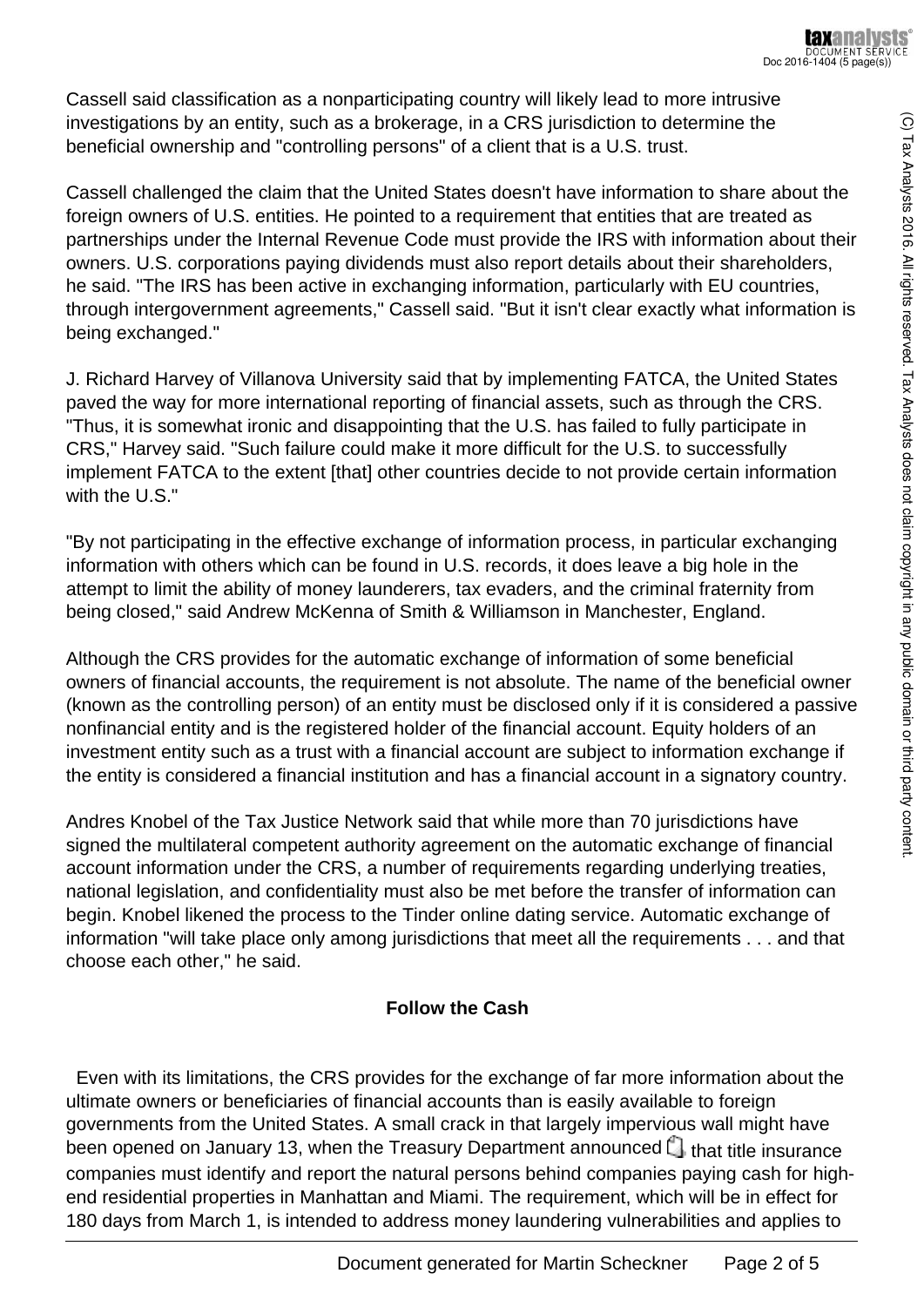cash transactions in excess of \$1 million in Miami and \$3 million in Manhattan. The New York Times reported in 2015 that almost half the homes in the United States purchased for at least \$5 million were bought in the name of shell companies. The Times said there were 1,045 residential sales in excess of \$3 million in Manhattan during the second half of 2015. The newspaper also reported that its review of property records for a number of condominiums in Manhattan revealed several hidden owners who had been subjects of government investigations.

"We are seeking to understand the risk that corrupt foreign officials, or transnational criminals, may be using premium U.S. real estate to secretly invest millions in dirty money," Jennifer Shasky Calvery, director of Treasury's Financial Crimes Enforcement Network, said in a statement.

"This is a great way to launder money," said Milan Patel of Anaford AG. "Some of these guys live in Russia or somewhere else and aren't U.S. citizens. There's no U.S. tax evasion. Who's going to stop the deal? The real estate brokers, title companies, and lawyers all want the deal to go through."

Patel said that once real estate bought in those cash transactions is ultimately sold, the proceeds take on a cloak of legitimacy. "They'll launder money that's gone untaxed, but when they sell, they'll have a legitimate source," he said.

FinCEN said the information received from title insurance companies will be made available to law enforcement investigators. The agency did not respond by press time to the question whether the information would also be accessible by foreign governments as part of their tax evasion investigations.

Thierry Boitelle of Bonnard Lawson in Geneva said "this rather limited reporting" will be available to foreign governments by way of the information exchange provisions of tax and judicial assistance agreements. "Most likely it will be upon request, although there are good arguments for saying that contracting states have a fiduciary duty toward each other to exchange information spontaneously in case of suspicion of money laundering or tax evasion," Boitelle said. "I would hope this is actually a best practice being applied, but maybe I am dreaming or being naive about it."

Boitelle said that under article 26 of the OECD model tax convention, contracting states agree to exchange information "that is foreseeably relevant" for the application of the treaty or for the enforcement of domestic tax laws in the other contracting state. Robert Stack, Treasury deputy assistant secretary (international tax affairs), told a Senate committee in October 2015 that the "foreseeably relevant" standard for information exchange has been accepted by the United States since 1996, and is used in all but one of the country's 57 tax treaties. The lone exception is the treaty with Switzerland  $\Box$ [,](http://www.taxnotes.com/tax-notes-today/international/full-text-us-switzerland-income-tax-convention-and-protocol-signed-october-2-1996-related-memorandum/1996/10/03/5734951) which provides for information exchange only in cases of tax fraud[.](http://www.taxnotes.com/tax-notes-today/treaties/pending-treaties-adopt-us-international-standards-says-stack/2015/10/30/16964501) (Prior coverage  $\Box$ .)

Even the CRS, which applies only to financial accounts, does not require direct reporting of the beneficial owners of entities involved in residential real estate transactions. "But it does get details of any other amount credited to an account in the year, which may be the proceeds of a property sale, etc., but that would not be identified as such," McKenna said.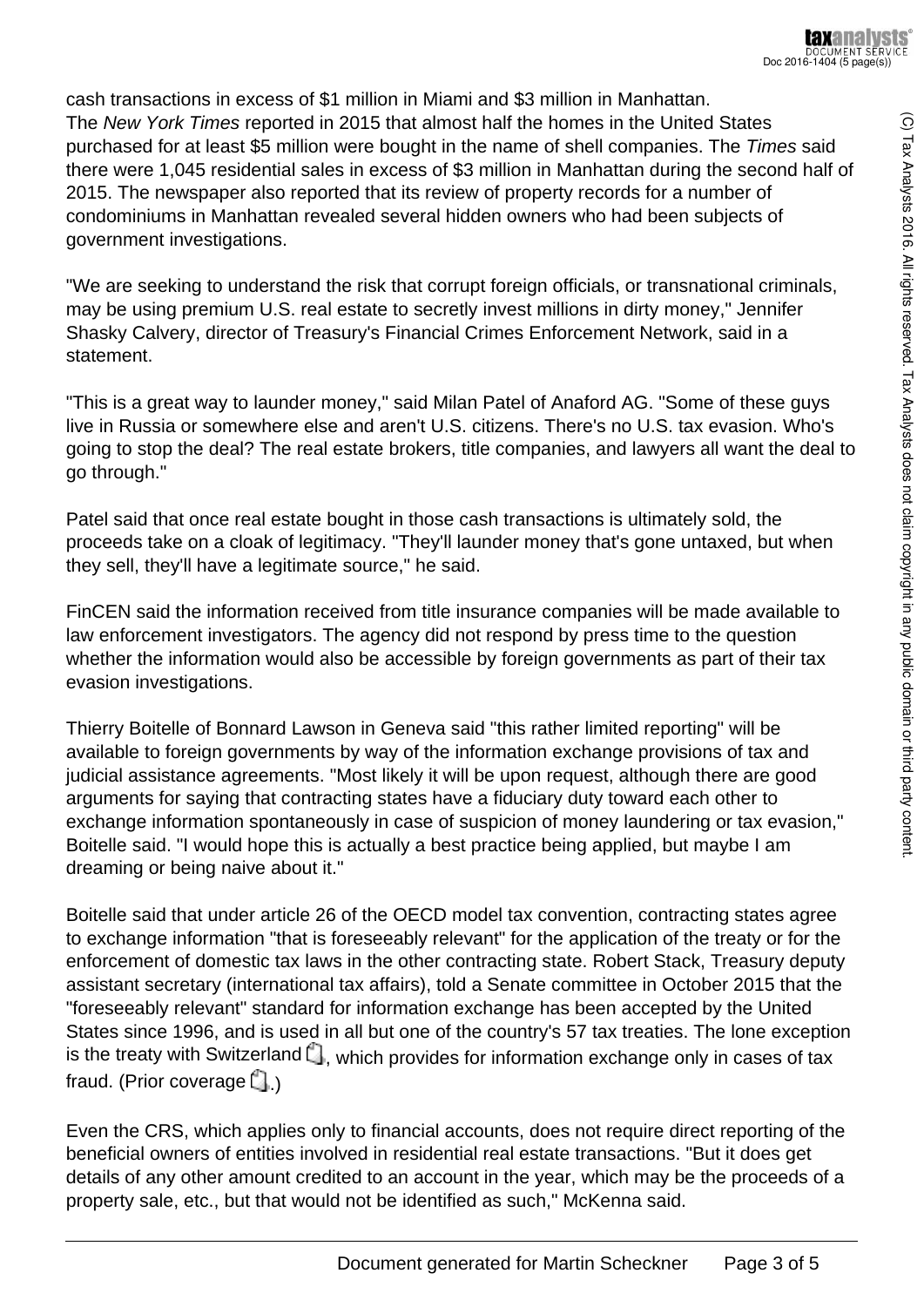Kevin Packman of Holland & Knight LLP said the temporary reporting requirement is not foolproof because it focuses only on cash transactions. "If the purchaser has a mortgage, then the rules do not apply," he said. "I suspect the belief is that, if there is a mortgage in place, the lender's due diligence [requirement] kicks in and they can determine if the funds are from legitimate means. Notwithstanding, . . . if this works, I do believe we can expect FinCEN to kick in greater rules in other areas."

Knobel referred to the move as a "tiny first step, more symbolic than real," because it is prospective in effect. "What is the use of publicly announcing to tax dodgers and money launderers about the future?" Knobel said. "What tax dodger or money launderer will now buy any real estate in New York or Miami between March and August?"

Knobel said the Tax Justice Network leveled similar criticism at the OECD for saying in 2014 that there would be no reporting of preexisting financial accounts up through the end of December 2015 if the account was held in the name of an entity and its value was below \$250,000.

Harvey said the temporary reporting requirement for cash transactions might not prove effective for long. He said he is "not sure what vehicles [or] strategies will still be available, but if there is any ability to continue to shield identities, they will be pursued."

## **Washington's Big Stick**

 There is broad agreement that the United States was successful with FATCA because Washington brandished a big stick in the form of the 30 percent withholding requirement. "Just about every foreign bank holds its excess cash in U.S. foreign notes," Rubinstein said. "The threat is a very serious one. That's why every institution has agreed. Foreign governments don't have the same leverage over us."

Boitelle agreed. The situation "may be different if the European Union made trade or financial services agreements dependent on reciprocity and if exchange of information agreements did the same," he said. "But with FATCA already in place, the position of other countries is not very strong. The U.S. will get the information it wants in any case."

Daniel Blum of the University of Vienna said the EU could have similar leverage if it wanted to. "In theory, it could speak in one voice," he said. "But there are deviating national interests."

Knobel said the Tax Justice Network will soon publish a paper calling on the EU to impose FATCA-style withholding requirements on the United States and other noncooperating countries. "Ideally, [it would work] unilaterally, via an EU directive, against all financial centers that refuse to send as much information as the CRS requires, either to the EU or to developing countries," Knobel said. He added that his organization fears that the EU would rather renegotiate existing intergovernmental agreements with the United States than impose a withholding requirement via an EU directive.

## **Touting U.S. as CRS Refuge**

Cassell said he has heard from trust companies promoting the use of their U.S. affiliates as